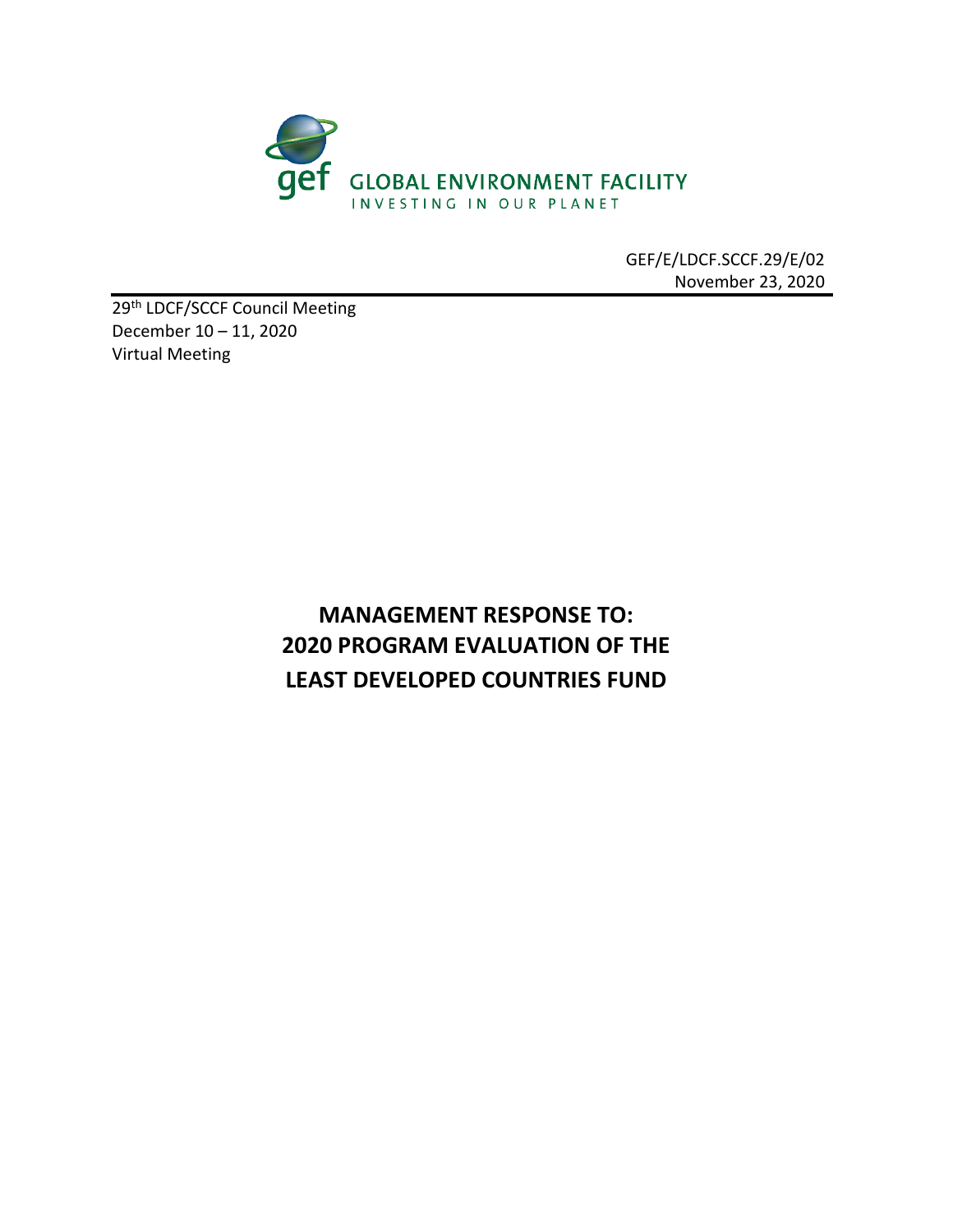## **INTRODUCTION**

1. The Secretariat welcomes the *2020 Program Evaluation of the Least Developed Countries Fund (LDCF)* by the Independent Evaluation Office (IEO), which focuses on performance and progress toward LDCF objectives and results in the four years since the 2016 evaluation, and includes an update to the 2016 program evaluation of the LDCF during fiscal year 2020.

2. This paper presents the Secretariat's management response to the *2020 Program Evaluation of the LDCF* (GEF/LDCF.SCCF.29/E/01).

## **2020 PROGRAM EVALUATION OF THE LEAST DEVELOPED COUNTRIES FUND**

3. The Secretariat welcomes IEO's report on the *2020 Program Evaluation of the Least Developed Countries Fund* and is pleased by the IEO's findings, including:

- (a) LDCF support continues to be highly relevant to COP guidance and decisions, the GEF adaptation programming strategy, and countries' broader development policies, plans and programs;
- (b) LDCF support has resulted in catalytic efforts through production of public goods and their demonstration;
- (c) LDCF support has built foundations for larger scale projects; and
- (d) The current LDCF portfolio is well-aligned with all three strategic objectives.

4. The Secretariat is pleased with the conclusion that a large portion of the LDCF's work is inherently aligned with the Paris Agreement. Furthermore, the Secretariat appreciates the finding that the LDCF has enhanced domestic institutional capacities, responding to recent COP guidance based on the findings of the 2016 LDCF Program Evaluation.

5. The Secretariat welcomes the report's finding that "across the whole LDCF portfolio, gender mainstreaming ratings have clearly improved" and that "the revised gender policy is being applied more consistently and has already supported improvements in the gender ratings of LDCF projects approved during GEF-7". Moving forward in GEF-7, the Secretariat will, as recommended by the IEO, endeavor to continue to build on progress in gender mainstreaming and aim to reduce the knowledge gap on gender-related results.

6. The Secretariat acknowledges IEO's recommendation to continue to enhance the likelihood of sustainability of outcomes. In this regard, the Secretariat will continue to carry out relevant actions in project design and implementation as highlighted in the Council document *Towards Greater Durability of GEF Investments*, as recommended by the IEO, and will continue to urge Agencies to emphasize contextual factors affecting sustainability outcomes.